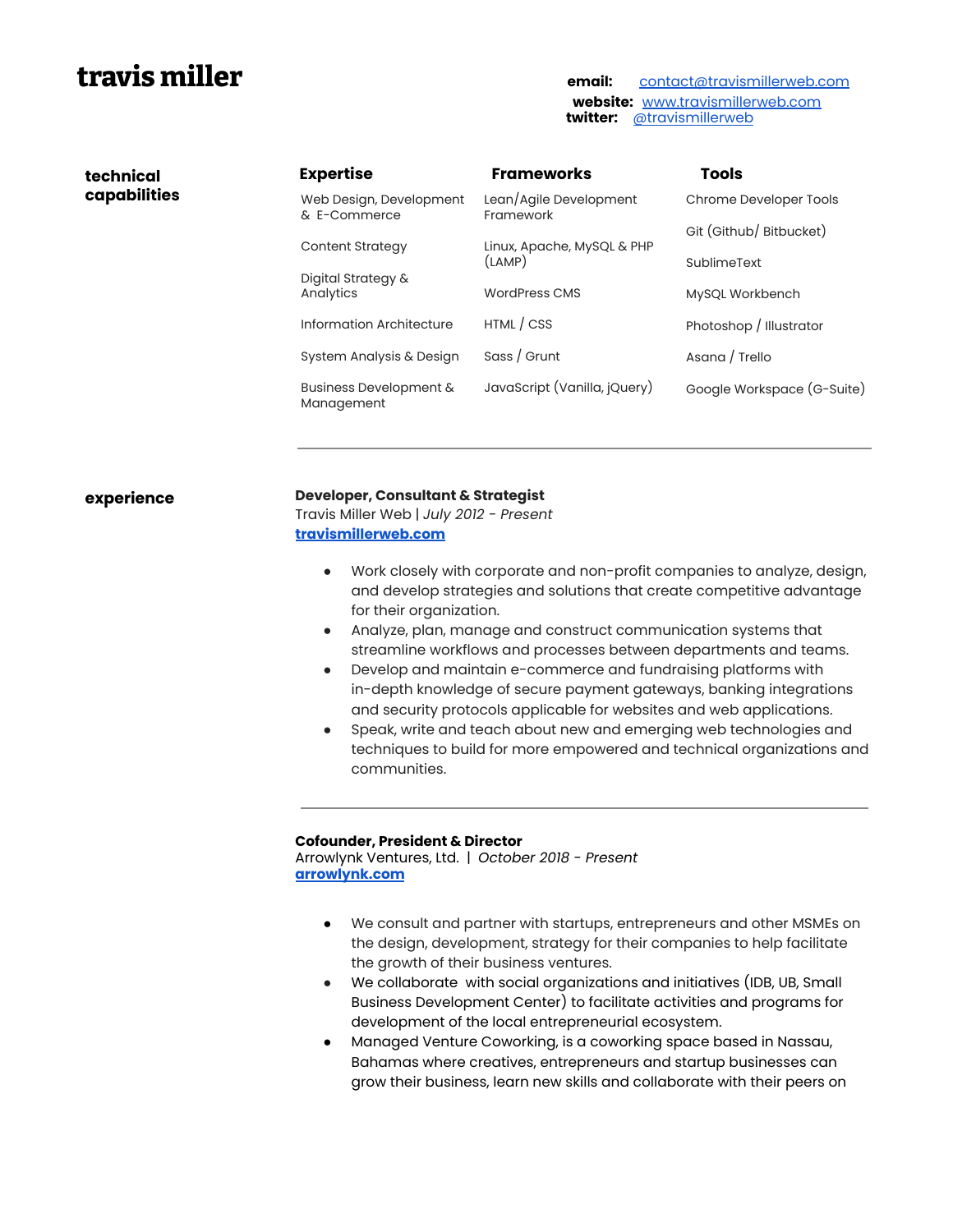**travis miller email:** [contact@travismillerweb.com](mailto:contact@travismillerweb.com) **website:** [www.travismillerweb.com](http://www.travismillerweb.com) **twitter:** [@travismillerweb](https://twitter.com/travismillerweb)

various projects and ventures.

#### **Full Stack Web Developer**

SPARK | *August 2012 - July 2014*

- Utilized web development technologies such as HTML, CSS, LAMP and JavaScript frameworks to create and reengineer front-end and back-end technologies using best practices and agile development technologies.
- Coordinated and managed team projects using project management tools such as Git, Atlassian JIRA and Bitbucket/Github that lead to successful and timely deployment, patch management and feature releases.
- Reinforced development standards that allow us to review, analyze, document and test all technology developed by SPARK and more efficiently create high-quality digital products and strategies that engage users and strengthen brands.
- Collaborated with all agency team members during the ideation, planning and execution phases to ensure our platforms are executed to deliver the best user experience possible and deliver on business goals for the client.

#### **Lead, Mobile and Web Development**

Sparxoo | *March 2012 - July 2012*

- Responsible for developing rich, interactive websites for companies in different industries that accurately represented their brand and products to their target market
- Authored customized PHP scripts, SQL queries and style sheets that enhanced user experience, website functionality and successful database migration.
- Improved internal efficiency for clients by managing and leading training for several websites built on WordPress, Drupal and custom CMS platforms

#### **Web Application Developer**

MLI Integrated Graphic Solutions | *October 2011 - April 2012*

- Integrated and executed SEO and Social Media strategies that increase web traffic to their site, generating leads for the marketing department
- Developed and Modified e-commerce applications that drives the company's core printing and reporting systems
- Created deliverables and documentation for projects that allowed for accurate delivery and workflow through the development life cycle
- Implemented system analysis and web design methodologies along with UX/UI principles that ensured project completion, system migration and overall client satisfaction.